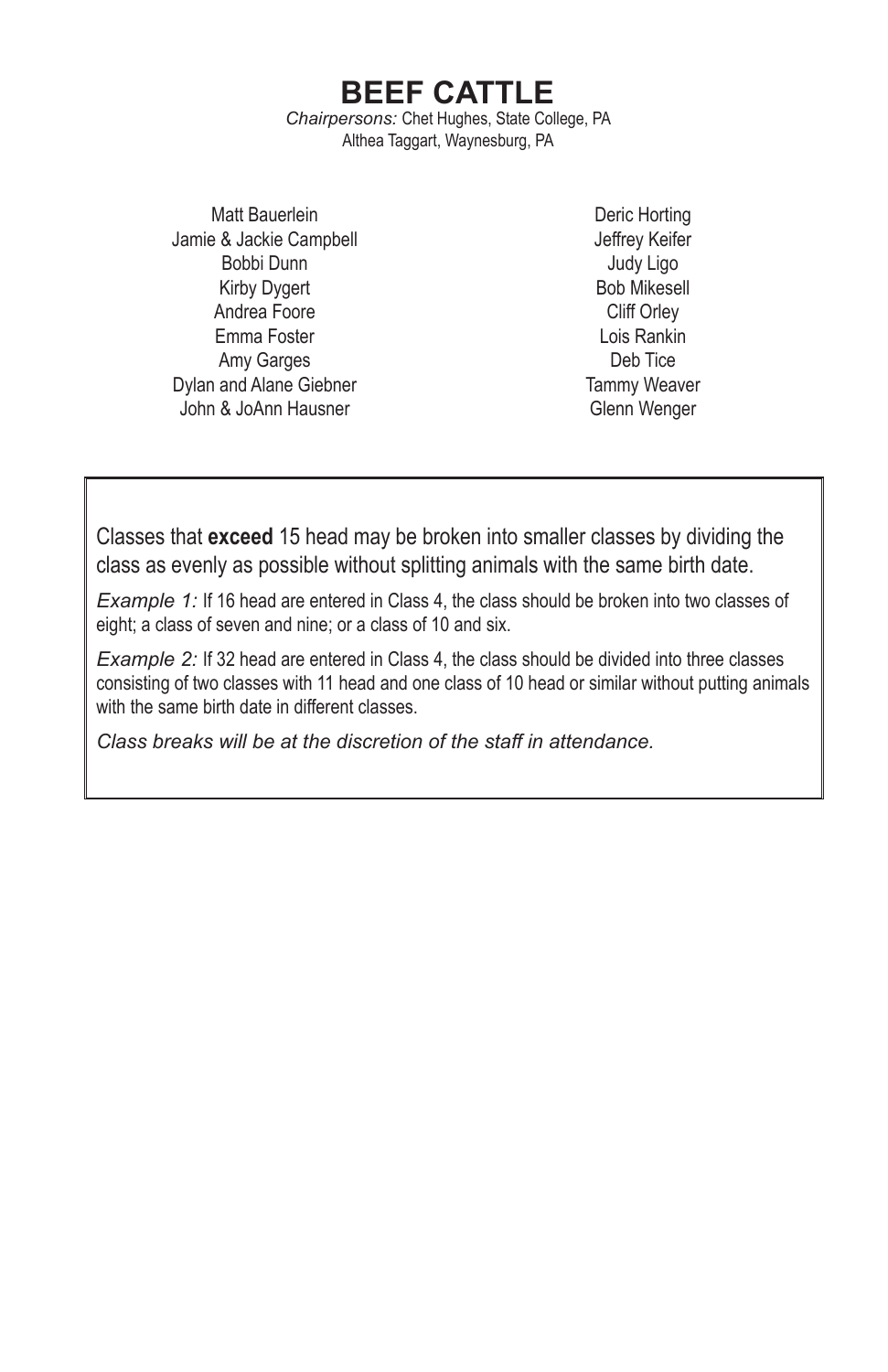| <b>Schedule</b>         |                                                                                                                       |                         |                 |  |  |
|-------------------------|-----------------------------------------------------------------------------------------------------------------------|-------------------------|-----------------|--|--|
|                         | Time Event                                                                                                            | Judge                   | <b>Location</b> |  |  |
|                         | <b>THURSDAY, OCTOBER 6, 2022</b>                                                                                      |                         |                 |  |  |
|                         | Noon Maine-Anjou, followed by MaineTainer and AOB                                                                     | Jon DeClerck            | LA, Ring 1      |  |  |
| FRIDAY, OCTOBER 7, 2022 |                                                                                                                       |                         |                 |  |  |
|                         | 8 AM Angus                                                                                                            | <b>Bruce Stertzbach</b> | LA, Ring 1      |  |  |
|                         | 8 AM SimGenetics, followed by Simmental                                                                               | Chad Holtkamp           | LA, Ring 2      |  |  |
|                         | 9 AM Red Angus                                                                                                        | Jon DeClerck            | SA              |  |  |
|                         | 11 AM American British White Park                                                                                     | Jon DeClerck            | <b>SA</b>       |  |  |
|                         | 1 PM Club Calves & Prospect Heifers                                                                                   | Chad Holtkamp           | <b>SA</b>       |  |  |
|                         | 2 PM National Hereford Show                                                                                           | Danny Davis             | LA, Ring 1      |  |  |
|                         | SATURDAY, OCTOBER 8, 2022                                                                                             |                         |                 |  |  |
| 8 AM                    | National Shorthorn Show, followed by National Shorthorn<br>Plus                                                       | Kyle Perez              | LA, Ring 1      |  |  |
| 8 AM                    | Charolais                                                                                                             | <b>Clint Hall</b>       | LA, Ring 2      |  |  |
|                         | 8 AM American Aberdeen                                                                                                | John Bob Spiker         | <b>SA</b>       |  |  |
|                         | 10:30 Limousin/Lim-Flex                                                                                               | Chad Holtkamp           | LA, Ring 2      |  |  |
| 11:30                   | Pennsylvania Farm Show Jr. Market Steer/Market Heifer Preview<br>Show followed by Jr. Market Steer/Market Heifer Show | John Bob Spiker         | LA, Ring 1      |  |  |
|                         | 1 PM Highland<br><b>Clint Hall</b>                                                                                    |                         | LA, Ring 2      |  |  |
|                         | 5 PM Supreme Champion Beef Pageant: Females followed by Bulls                                                         |                         |                 |  |  |
| 5:30                    | Beef Youth Scholarship Awards Presentation                                                                            |                         |                 |  |  |
|                         | 6:30 Club Calf & Prospect Heifer Sale                                                                                 |                         |                 |  |  |
| SUNDAY, OCTOBER 9, 2022 |                                                                                                                       |                         |                 |  |  |
| 8 AM                    | Junior: Angus, Shorthorn, Shorthorn Plus, Limousin/Lim-<br>Flex, Red Angus & American Aberdeen in order               | Shirley Kaufman         | LA, Ring 1      |  |  |
|                         | 8 AM Junior: Hereford, SimGenetics, Simmental in order                                                                | Adam Hayes              | LA, Ring 2      |  |  |
| 8 AM                    | Junior: Charolais, Chianina, Maine-Anjou, MaineTainer,<br>AOB, & Crossbred Heifers in order                           | John Bob Spiker         | EA              |  |  |
|                         | 1 PM Youth Supreme Champion Beef Pageant                                                                              |                         |                 |  |  |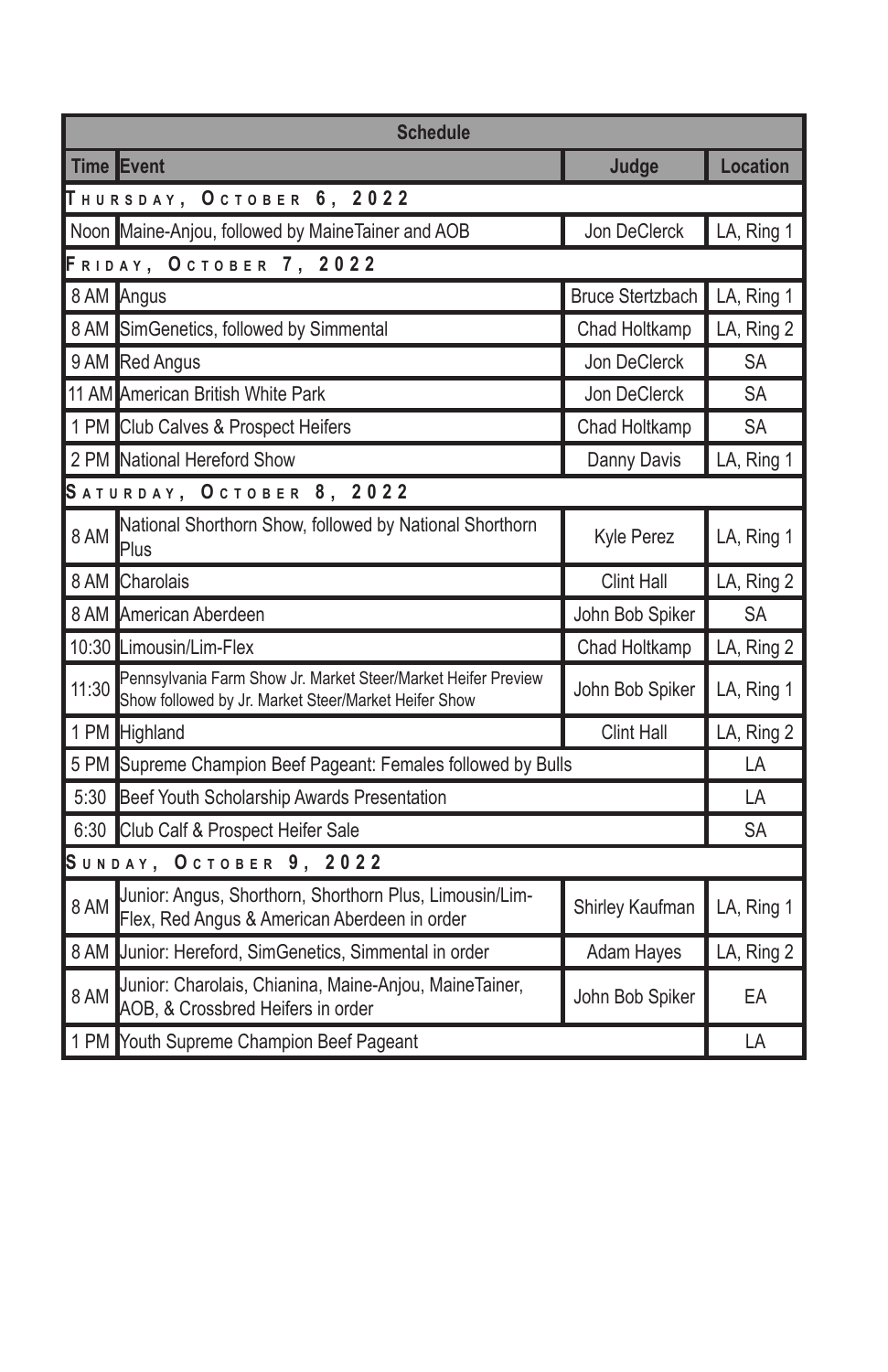| <b>BEEF CATTLE FEE TABLE</b>                                                                                                          | BY 8/31/22 | 9/1/22 to 9/11/22 |  |  |
|---------------------------------------------------------------------------------------------------------------------------------------|------------|-------------------|--|--|
| Open Breeding, per head                                                                                                               | \$40       | \$40              |  |  |
| Junior Breeding, per head                                                                                                             | \$30       | \$30              |  |  |
| Jr. Market Steers/Market Heifers, per head                                                                                            | \$35       | \$35              |  |  |
| Single Club Calf, per head                                                                                                            | \$30       | \$30              |  |  |
| Prospect Heifer, per head                                                                                                             | \$30       | \$30              |  |  |
| <b>Exhibitor Fee</b>                                                                                                                  |            | \$75              |  |  |
| Extra Stall, 4 feet per stall (Maximum of 2)                                                                                          | \$40       | \$40              |  |  |
| <b>PLA ADMINISTRATION FEE</b>                                                                                                         | \$5        | \$5               |  |  |
| ***ALL EXHIBITORS ARE REQUIRED TO PAY A \$5<br>PENNSYLVANIA LIVESTOCK ASSOCIATION ADMINISTRATION FEE TO<br><b>COMPETE AT KILE.***</b> |            |                   |  |  |

**BARNS OPEN**

Cattle 6:00 PM Monday, October 3, 2022

*ANIMALS MAY NOT BE UNLOADED BETWEEN 11:00 PM AND 6:00 AM. GATES WILL BE LOCKED.*

| <b>ARRIVALS</b> – Animals must be in barns as follows:                                                                                                    |                                  |  |  |  |
|-----------------------------------------------------------------------------------------------------------------------------------------------------------|----------------------------------|--|--|--|
| Open Show MaineTainer, Maine-An-<br>jou, & All Other Breeds (AOB) division                                                                                | By 10:00 AM Wednesday, October 5 |  |  |  |
| Open Show Angus, Hereford, Sim-<br>mental, & SimGenetics                                                                                                  | By 5:00 PM Wednesday, October 5  |  |  |  |
| Open Show American Aberdeen,<br>American British White Park, Charo-<br>lais, Highland, Limousin & Lim-Flex,<br>Red Angus, Shorthorn, & Shorthorn-<br>Plus | By 9:00 AM Thursday, October 6   |  |  |  |
| Jr. Market Steers<br>Jr. Market Preview Steers/Heifers                                                                                                    | By 4:00 PM Friday, October 7     |  |  |  |
| <b>Crossbred Heifers</b>                                                                                                                                  | By 7:00 AM Saturday, October 8   |  |  |  |
| Club Calves & Prospect Heifers                                                                                                                            | By 4:00 PM Thursday, October 6   |  |  |  |
| Animals showing in Jr. Show ONLY                                                                                                                          | By 8:00 AM Saturday, October 8   |  |  |  |
| <b>NO LATE ARRIVALS ACCEPTED</b>                                                                                                                          |                                  |  |  |  |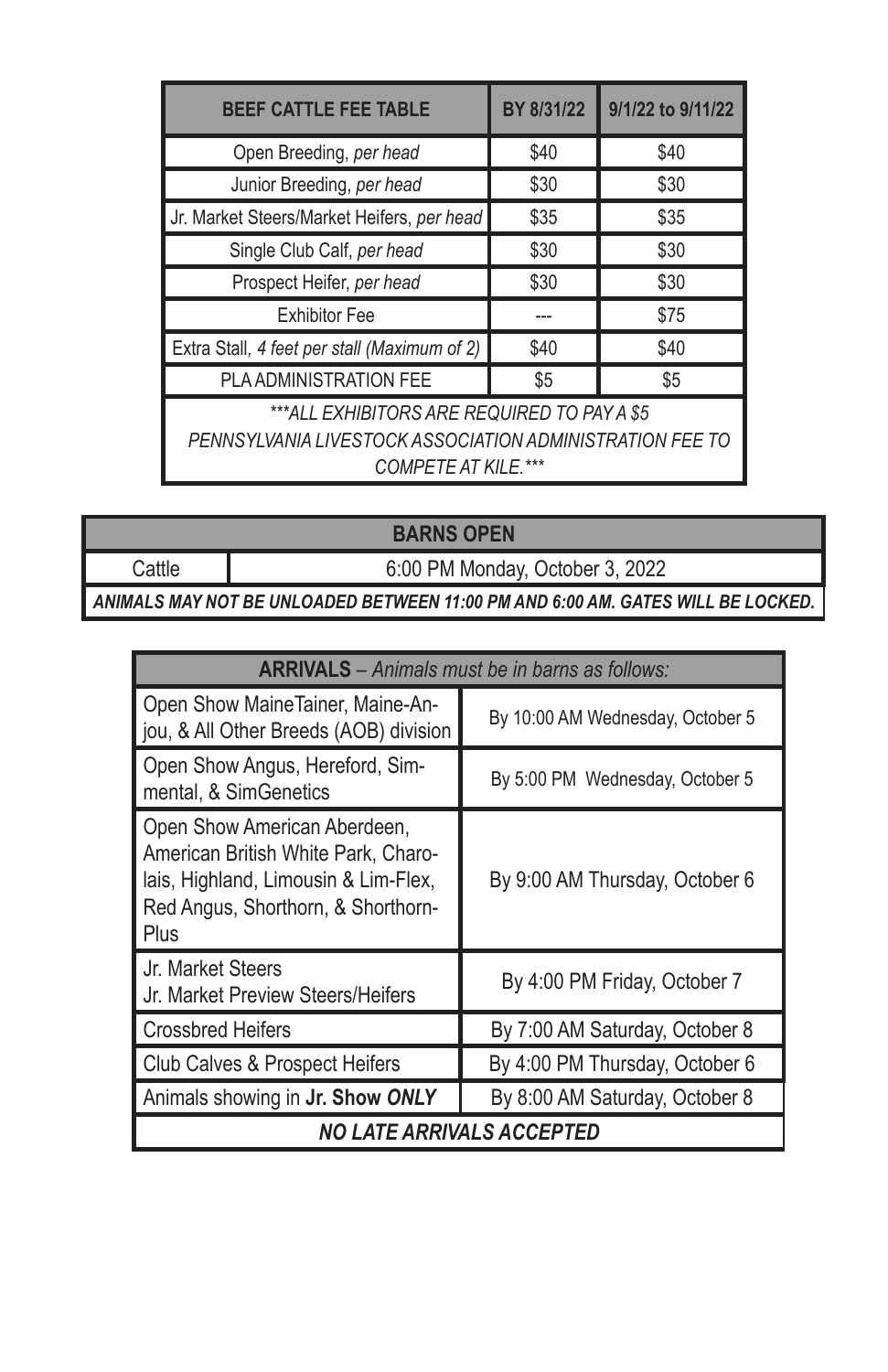| <b>CHECK-IN</b> - Animals must check in the barns as follows:                                                                                                                                                                         |                                           |  |  |  |
|---------------------------------------------------------------------------------------------------------------------------------------------------------------------------------------------------------------------------------------|-------------------------------------------|--|--|--|
| Open Show MaineTainer, Maine-<br>Anjou, & All Other Breeds division                                                                                                                                                                   | 8:00 AM - 12 Noon Wednesday,<br>October 5 |  |  |  |
| Open Show Angus, Hereford,<br>Simmental, & SimGenetics                                                                                                                                                                                | 4:00 PM - 7:00 PM Wednesday,<br>October 5 |  |  |  |
| Open Show American Aberdeen,<br>American British White Park, Charo-<br>lais, Highland, Limousin/Lim-Flex, Red<br>Angus, Shorthorn, & ShorthornPlus                                                                                    | 8:00 AM - 12 Noon Thursday,<br>October 6  |  |  |  |
| Jr. Market Steers<br>Jr. Market Preview Steers/Heifers                                                                                                                                                                                | 4:00 PM - 6:00 PM Friday, October 7       |  |  |  |
| Club Calves & Prospect Heifers                                                                                                                                                                                                        | 5:00 PM Thursday October 6                |  |  |  |
| <b>Crossbred Heifers</b>                                                                                                                                                                                                              | 7:30 AM-8:30 AM Saturday October 8        |  |  |  |
| Animals showing in Jr. Show ONLY                                                                                                                                                                                                      | 8:30 AM - 10:00 AM Saturday,<br>October 8 |  |  |  |
| Once the majority of animals are checked-in the check-in table may move to the Beef Of-<br>fice. It is the exhibitor's responsibility to get their cattle checked-in prior to the listed times.<br>NO LATE CHECK-IN ARRIVALS ACCEPTED |                                           |  |  |  |

#### **RELEASE/VACATE TIMES** – *Animals are released from the barns as follows:*

**Cattle NEW:** All cattle only showing in the Open Show will be released at the conclusion of the Open Supreme Champion Selection on Saturday, October 8, 2022. Any cattle not removed from the barns by 6:00 AM on Sunday, October 9, 2022, will be released at the conclusion of the Youth Supreme Champion Selection. All cattle must vacate the show grounds by 7:00 AM on Monday, October 10, 2022.

*ANY EXHIBITOR REMOVING ANY OF THEIR ANIMALS FROM THE BARNS BEFORE RELEASE TIME WITHOUT APPROVAL OF THE SHOW MANAGER WILL FORFEIT ALL THEIR PREMIUM MONEY AND MAY BE SUBJECT TO REJECTION OF ALL ENTRIES THE FOLLOWING YEAR.* 

## **HEALTH RULES FOR ALL CATTLE – HEALTH CERTIFICATION**

## **HEALTH OF ANIMALS**

No animal showing signs of infectious, contagious, or external parasitic disease will be allowed into the Pennsylvania Farm Show Complex & Expo Center. However, exhibitors observing an animal that may present a health hazard to other animals are asked to report the stall location to the show committee. The official show veterinarian, in consultation with Show Management, shall be responsible for determing the health status of all animals. Animals showing evidence of infectious, contagious, or external parasitic diseases shall be removed by their owner from the show grounds at the direction of Show Management.

## **CERTIFICATE OF VETERINARY INSPECTION**

No animal will be allowed into the Pennsylvania Farm Show Complex & Expo Center unless it is accompanied by the required health certification documents. Additionally, the Certificate of Veterinary Inspection must be available for inspection upon request at all times while the animal is on the premises.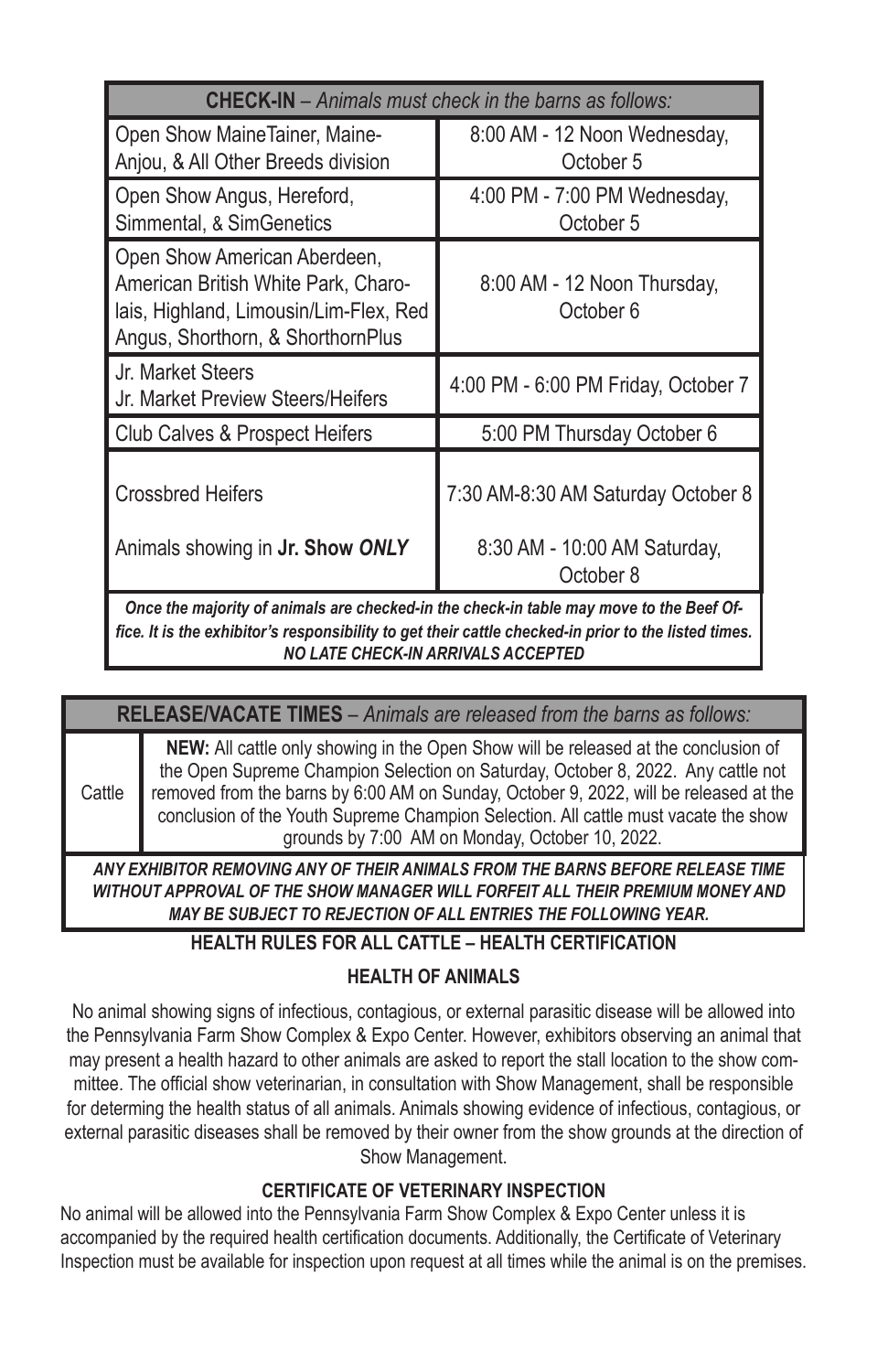# **HEALTH RULES FOR PENNSYLVANIA EXHIBITION CATTLE**

**1. Certificate of Veterinary Inspection:** Pennsylvania cattle must be accompanied by a Certificate of Veterinary Inspection signed and dated by an accredited veterinarian with an inspection date within the 30 days prior to the date of arrival at the show.

**Cattle Identification Requirements:** All cattle for exhibition must be identified by an ISO-compliant, 15-digit 840 ear tag. An ISO-Compliant, 15-digit 900 series ear tag that was placed prior to January 1, 2015, will be accepted as official identification.

- **2.** No tuberculosis test is required.<br>**3.** No brucellosis test is required.
- **3.** No brucellosis test is required.<br>**4.** Recommended Vaccination:
- **4. Recommended Vaccination:** Rabies: all breeding cattle and market cattle not consigned for immediate slaughter which are 3 months of age and older at the time of exhibition shall be recommended to be vaccinated against rabies within 12 months prior to exhibition by an accredited Veterinarian with an approved vaccine and according to label direction. The animal should be listed on a rabies vaccination certificate signed by an accredited Veterinarian which denotes the name of owner or farm, date of vaccination, manufacturer and serial number of the vaccine, the age of the animal at time of vaccination or date of birth, the official ID, and any and all distinguishing markings associated with the animal. The rabies vaccination shall also be denoted on the Certificate of Veterinary Inspection correlated to that animal. Market cattle consigned for immediate slaughter are exempt- however, if vaccinated shall adhere to all label slaughter with-hold times**. NOTE: RABIES VACCINATION WILL BE REQUIRED FOR THE 2022 KILE SHOW.**
- **5. It is highly recommended that all animals entering the show be immunized against IBR, PI3, BVD, and BRSV. It is strongly recommended that at least one vaccination against IBR, PI3, BVD, and BRSVbe given after January 1 of this year.**

### **HEALTH RULES FOR OUT-OF-STATE EXHIBITION CATTLE**

- **1. Certificate of Veterinary Inspection:** Out-of-state cattle must be accompanied by a Certificate of Veterinary Inspection signed and dated by an accredited veterinarian with an inspection date within the 30 days prior to the date of arrival at the show. All animals must be free of evidence of infectious and contagious diseases and a statement of this is required on the CVI.
- **2. Vesicular Stomatitis (VS):** This applies to cattle entering Pennsylvania from states that experienced a Vesicular Stomatitis outbreak in the last 12 months. In these cases an accredited veterinarian shall determine whether the animals are free from VS, and animals shall be accompanied by a CVI with the following statement signed by the accredited veterinarian: "All animals identified on this CVI have been examined and found to be free from VS. During the past 90 days, these animals have neither been exposed to VS nor were located within 10 miles of a site where VS has been diagnosed."
- **3. Cattle Identification Requirements:** All cattle for exhibition must be identified by an ISO-compliant, 15-digit 840 ear tag. An ISO-compliant, 15-digit 900 series ear tag that was placed prior to January 1, 2015, will be accepted as official identification.

#### **Tuberculosis Testing Requirements:**

- **(a).** No test is required for animals originating from states or zones designated as accredited free by the USDA.
- **(b).** All animals originating from states or zones designated modified accredited advanced by the USDA must be test negative within the 60 days prior to the date of importation. The negative test results and dates of tests must be included on the CVI or the animal must be accompanied by a negative test report (a copy of the original report is acceptable).
- **(c).** All animals originating from states or zones designated modified accredited by the USDA must originate from herds in which all animals 12 months of age and older are test negative within the 12 months prior to the date of importation and the individual animals (all ages) to be imported are also test negative within the 60 days prior to the date of importation and at least 60 days after the negative whole herd test was completed. The negative test results and date of test must be included on the CVI or the animal must be accompanied by a negative test report (a copy of the original test report is acceptable)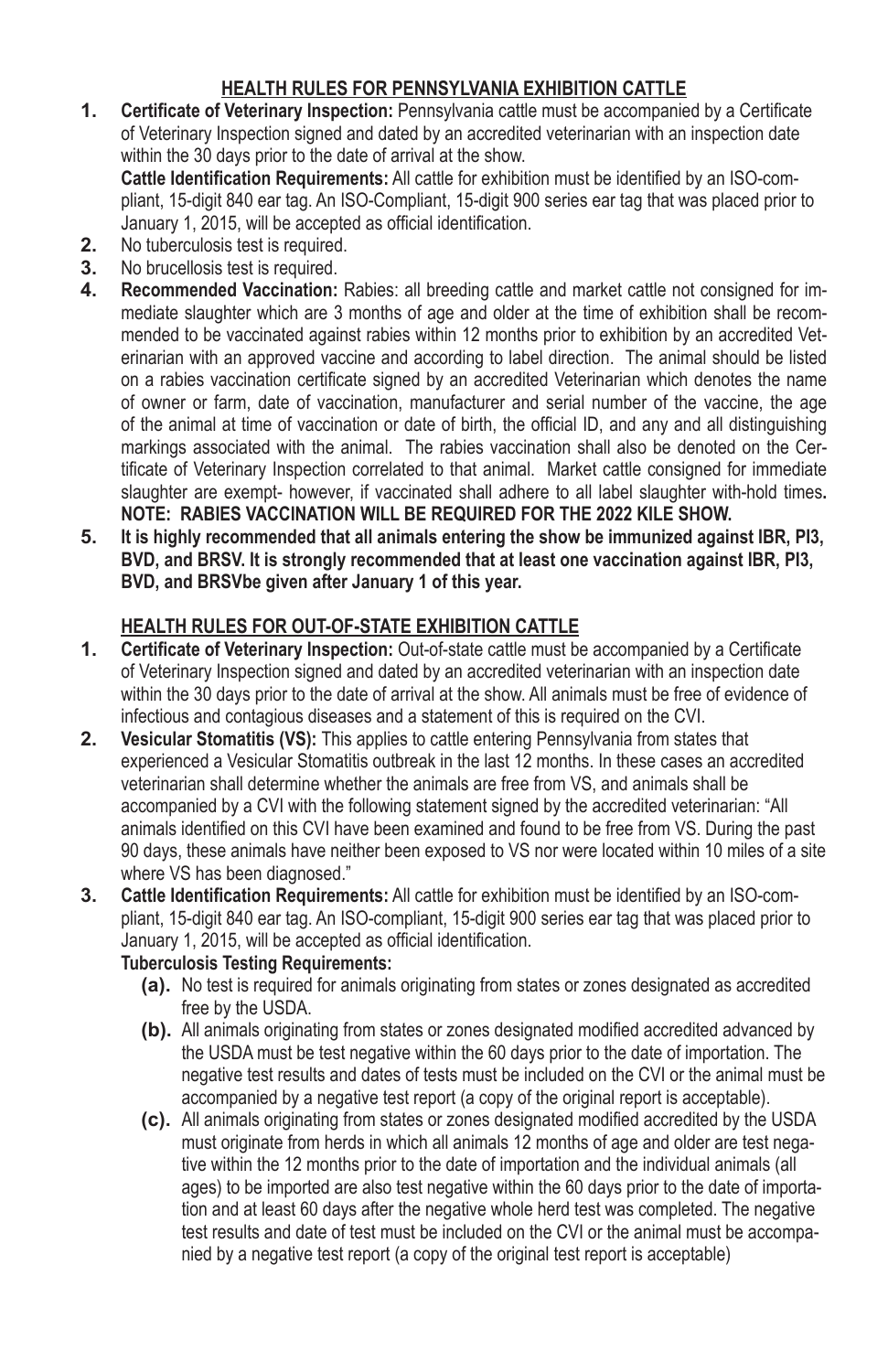- **4. Recommended Vaccination:** Rabies: all breeding cattle and market cattle not consigned for immediate slaughter which are 3 months of age and older at the time of exhibition shall be recommended to be vaccinated against rabies within 12 months prior to exhibition by an accredited Veterinarian with an approved vaccine and according to label direction. The animal should be listed on a rabies vaccination certificate signed by an accredited Veterinarian which denotes the name of owner or farm, date of vaccination, manufacturer and serial number of the vaccine, the age of the animal at time of vaccination or date of birth, the official ID, and any and all distinguishing markings associated with the animal. The rabies vaccination shall also be denoted on the Certificate of Veterinary Inspection correlated to that animal. Market cattle consigned for immediate slaughter are exempthowever, if vaccinated shall adhere to all label slaughter with-hold times**. NOTE: RABIES VAC-CINATION WILL BE REQUIRED FOR THE 2022 KILE SHOW.**
- **5. It is highly recommended that all animals entering the show be immunized against IBR, PI3, BVD, and BRSV. It is strongly recommended that at least one vaccination against IBR, PI3, BVD, and BRSVbe given after January 1 of this year.**

# **HEALTH RULES FOR SALE CATTLE**

- **1. Certificate of Veterinary Inspection:** Sale cattle must be accompanied by a Certificate of Veterinary Inspection signed and dated by an accredited veterinarian with an inspection date on or after September 4, 2020.
- **2. Vesicular Stomatitis (VS):** This applies to cattle entering Pennsylvania from states that experienced a Vesicular Stomatitis outbreak in the last 12 months. In these cases an accredited veterinarian shall determine whether the animals are free from VS, and animals shall be accompanied by a CVI with the following statement signed by the accredited veterinarian: "All animals identified on this CVI have been examined and found to be free from VS. During the past 90 days, these animals have neither been exposed to VS nor were located within 10 miles of a site where VS has been diagnosed."
- **3. Identification:** All cattle for sale must be identified by an ISO-compliant, 15-digit 840 ear tag.
- **4. Tuberculosis Testing Requirements:**
	- **(a).** All sale cattle must have tested negative for tuberculosis on or after September 4, 2022. The Certificate of Veterinary Inspection shall include all test results and dates of those tests.
	- **(b).** All animals originating from states or zones designated modified accredited advanced by the USDA must be test negative within the 60 days prior to the date of importation. The negative test results and dates of tests must be included on the CVI or the animal must be accompanied by a negative test report (a copy of the original report is acceptable).
	- **(c).** All animals originating from states or zones designated modified accredited by the USDA must originate from herds in which all animals 12 months of age and older are test negative within the 12 months prior to the date of importation and the individual animals (all ages) to be imported are also test negative within the 60 days prior to the date of importation and at least 60 days after the negative whole herd test was completed. The negative test results and date of test must be included on the CVI or the animal must be accompanied by a negative test report (a copy of the original test report is acceptable).
- **5. Brucellosis Testing Requirements:** All sale cattle must have tested negative for brucellosis on or after September 4, 2022. The Certificate of Veterinary Inspection shall include all test results and dates of those tests. Steers are exempt from brucellosis testing requirements.
- **6. Recommended Vaccination:** Rabies: all breeding cattle and market cattle not consigned for immediate slaughter which are 3 months of age and older at the time of exhibition shall be recommended to be vaccinated against rabies within 12 months prior to exhibition by an accredited Veterinarian with an approved vaccine and according to label direction. The animal should be listed on a rabies vaccination certificate signed by an accredited Veterinarian which denotes the name of owner or farm, date of vaccination, manufacturer and serial number of the vaccine, the age of the animal at time of vaccination or date of birth, the official ID, and any and all distinguishing markings associated with the animal. The rabies vaccination shall also be denoted on the Certificate of